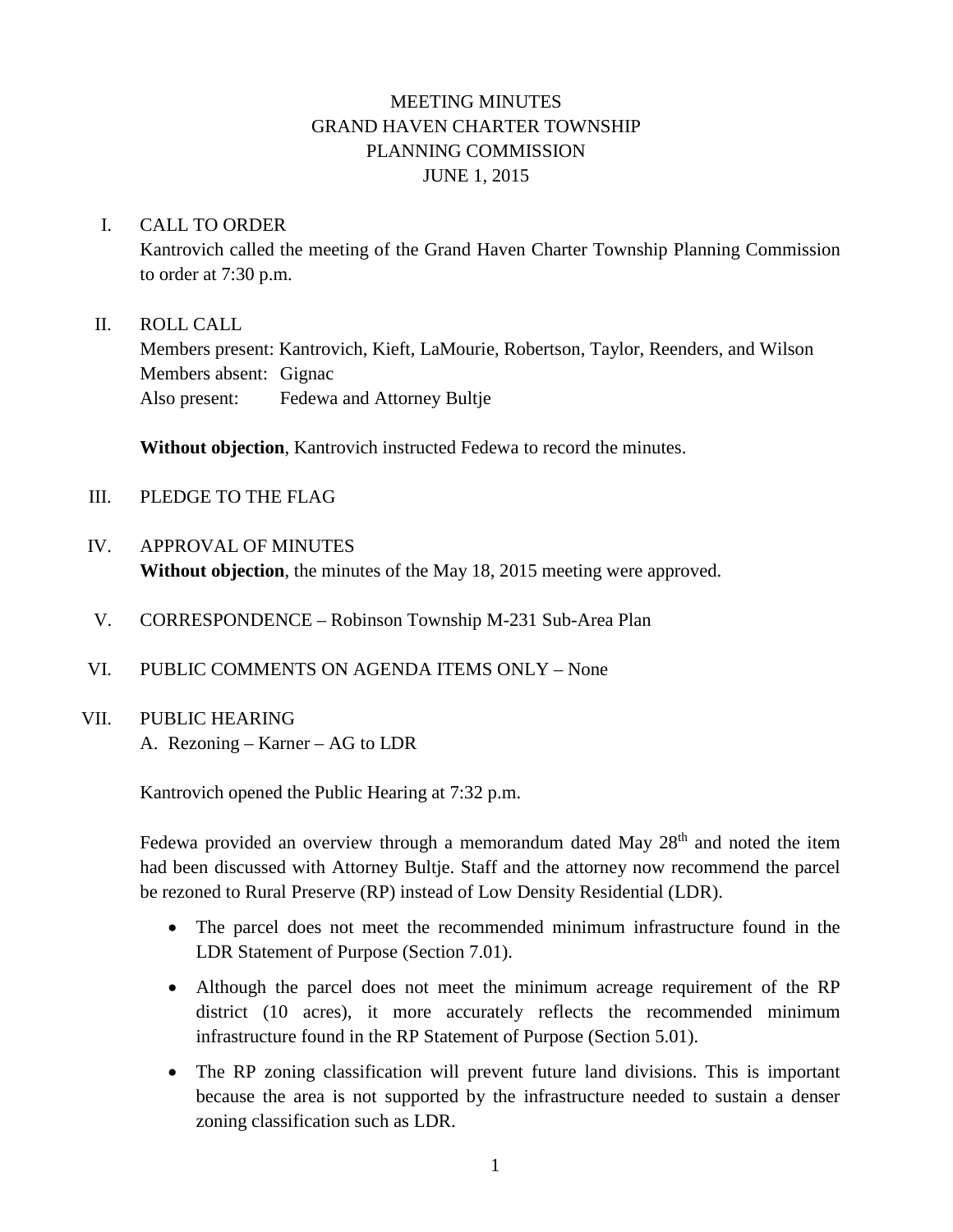Brian King – 9800 Hiawatha:

• Supports and affirms the recommendation to rezone parcel to RP instead of LDR. The RP district is a better representation of the area.

Drew Schippa – 9804 Hiawatha:

• Supports and affirms the recommendation to rezone parcel to RP instead of LDR. The RP district is a better representation of the area.

Kantrovich closed the Public Hearing at 7:37 p.m.

## VIII. OLD BUSINESS

A. Rezoning – Karner – AG to LDR

The rezoning application was discussed by Commissioners and focused on:

- Discussed the existing conditions of the area surrounding the Karner parcel. Along with the Statements of Purpose for the RP and LDR zoning districts.
- Recommended the Planning Commission review the Future Land Use designations for the Southwest Quadrant of the Township during the Resilient Grand Haven Master Plan update.

**Motion** by LaMourie, supported by Robertson to recommend to the Township Board approval of the Steve Karner rezoning application of 9873 168<sup>th</sup> Avenue, Parcel No. 70-07-33-400-013, from Agricultural (AG) to Rural Preserve (RP) based on the application meeting applicable requirements and standards of the Grand Haven Charter Township Zoning Ordinance, Master Plan, and Future Land Use Map. **Which motion carried.**

### IX. NEW BUSINESS

A. Presentation – Jeni Bolt, DEQ – Water Resources Division

Jeni Bolt provided a presentation on the DEQ operations and permitting process. Primarily, Bolt reviews applications for Part 303 Wetlands Protection, and Part 301 Inland Lakes and Streams of the Natural Resources and Environmental Protection Act (NREPA).

- Accurate completion of the DEQ permit application causes the longest delay in the permitting process. Encourage pre-application meetings to avoid delays. Will suggest modifications to permits to become compliant. Less than 1% of applications were denied in 2013 and 2014.
- Permits are required for the following activities within a regulated wetland: depositing fill material, dredging, developing, and draining.